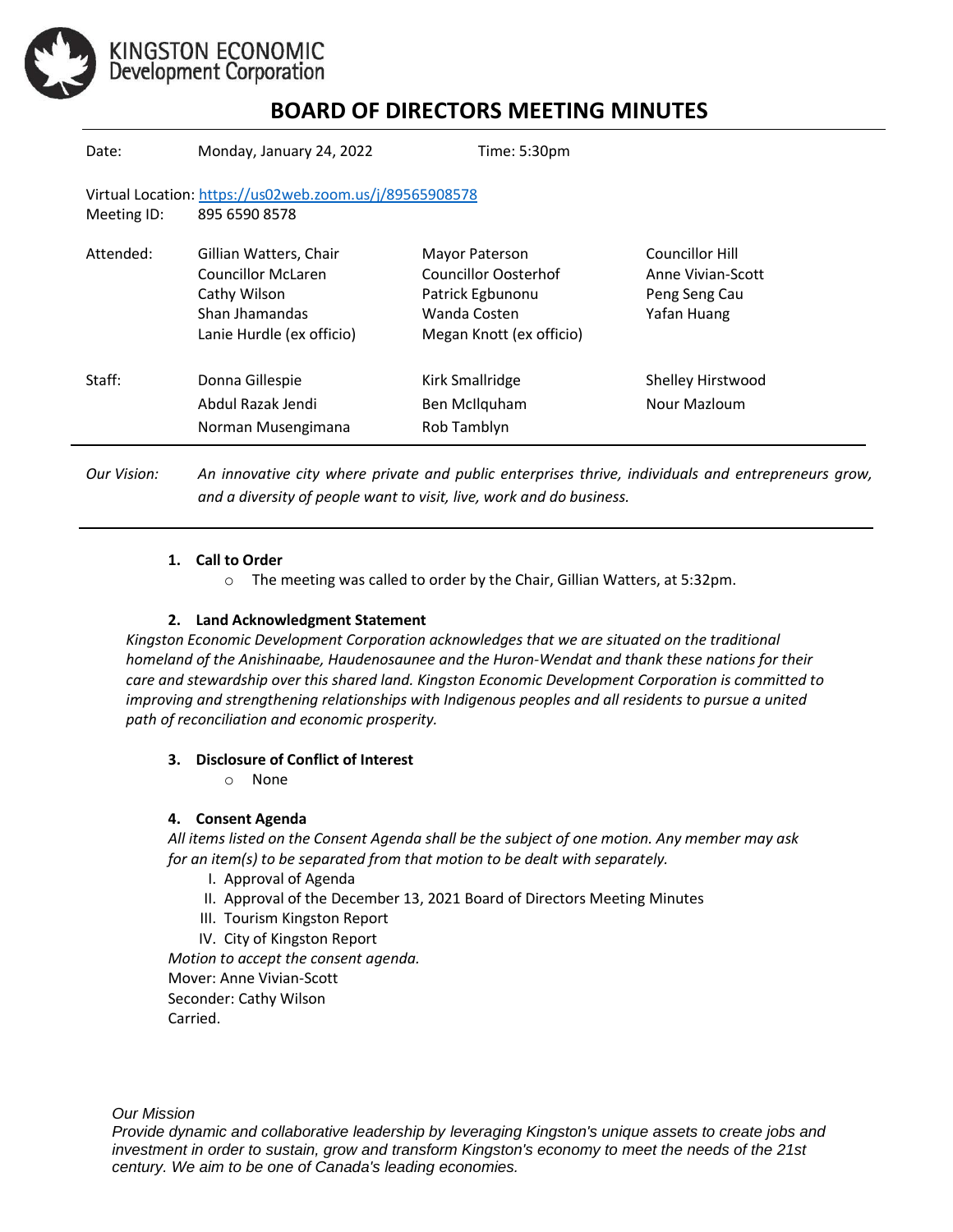

### **BOARD OF DIRECTORS MEETING MINUTES**

#### **5. Business Arising from Items in the Consent Agenda**

o None

#### **6. CEO Report**

- $\circ$  Donna reviewed the CEO report with the Board of Directors and explained activities to support COVID-19 response and recovery efforts in the community. Items from the CEO Report further discussed included:
	- The return of service at Kingston Airport.
	- Confirmation of funding towards to the Small Business Enterprise Centre to augment support services to small business and start-ups.
	- Confirmation of funding towards My Main Street Program to support business with expansion and start up businesses in the Downtown Kingston, Williamsville and Inner Harbour corridors.
	- Confirmation of funding towards Canadian Digital Adoption Program to support small businesses enhancing their digital capabilities and provide funding toward youth advisor team.
		- The Board inquired about responsibilities amongst partners relating to the administration of the program and responsibilities of the partners. Donna noted that Kingston Economic Development would be responsible for the administration of the grants and working with small business and KEYS would be responsible for training of the youth.
- o The Freedom of Information request relating to the Friends of Kingston File is now closed. The Corporation received notice from the Information Privacy Commissioner that Kingston Economic Development was compliant with all requests and the Friends of Kingston request for a reappeal were denied.
- $\circ$  The Corporation is currently implementing a brand refresh in partnership with Tourism Kingston to better align the promotion of Kingston to external audiences.

#### **7. Orientation/Board Retreat Part I**

#### **I. Integrated Economic Development Strategic Plan (IEDSP) Overview & Implementation Update**

- Donna provided the process undertook towards the development of the new Integrated Economic Development Strategy with the City. Donna noted the two priority sectors are Health Innovation and Advanced Manufacturing. Additional strategy framework was created for rural economic development and creative industry strategic framework.
- Donna reviewed and highlighted milestones and accomplishments towards the IEDSP activities in 2021. Notable activities included:
	- The Corporation finalized new Service Level Agreement with City of Kingston.
	- Assisting with an application to secure \$3M over three-year to advance the Health Innovation Cluster in Kingston.
	- The corporate restructure to advance the core focus of the IEDSP (Health Innovation & Sustainable Manufacturing).
	- Establishment of the IEDSP Steering Committee and sector working groups, and defining terms of reference for the groups.

*Our Mission*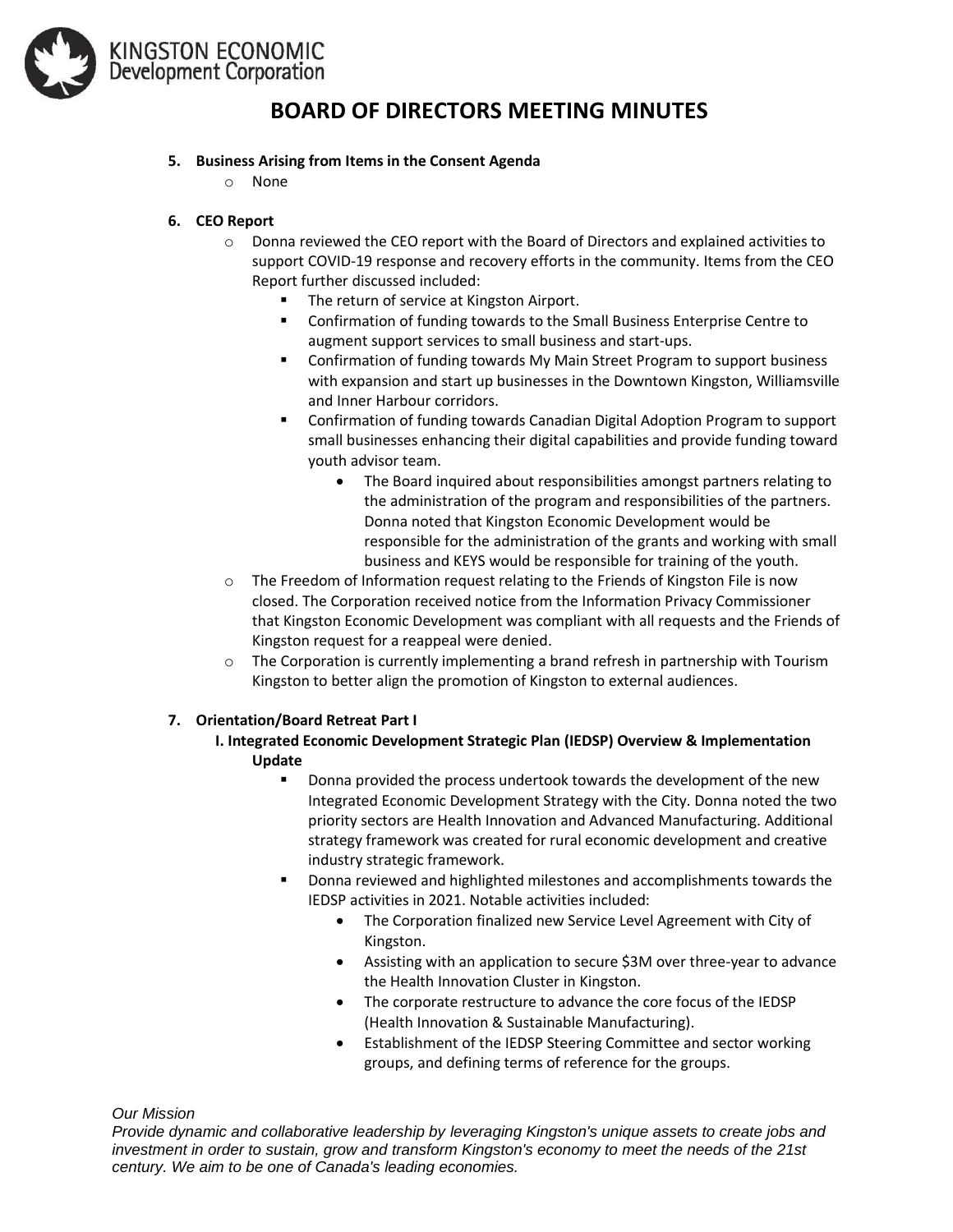

### **BOARD OF DIRECTORS MEETING MINUTES**

- Global recognition for the development of the Queen's Career Apprenticeship: Kingston program with Queen's University as well as for being a top location for startup ecosystems in North America.
- City Council's approval of the addition of Cloggs Road Business Park and advancement of the urban zone.
- Donna reviewed the strategy for measuring success of the IEDSP and noted the following metrics used to track success:
	- Support towards retaining existing business in Kingston
	- Support for business' expansion potential
	- Attract investment opportunities
	- Expand opportunities for research, development and innovation
	- Strengthen support for newcomers and immigrant entrepreneurs
	- Strengthening community engagement
	- Leveraging current infrastructure and assets in the community
- The Board of Directors discussed ways to promote Kingston as being a more welcoming place for persons of colour and inquired about what initiatives the City and Kingston Economic Development are undertaking to promote Kingston as an inclusive community.
	- Donna explained that Kingston Economic Development is involved with various committees and organizations that are working to make Kingston more welcoming. The Corporation is also supporting the Mayor's Economic Recovery Team that has a subcommittee to investigate ways to make the community more welcoming.
	- Lanie Hurdle noted the City of Kingston has initiatives such as the creation of an Equity, Diversity, Inclusion (EDI) Manager role that will support with EDI initiatives within the City of Kingston, review internal policies and work with community partners.

#### **II. COVID-19 Response & Recovery Plans Update**

- Donna presented on the organization's response plan to COVID-19 response and how to limit to effects of the pandemic on the business community. Original phased timeline included:
	- Survive and stabilize
	- Recover and reorient
	- Renew and adapt to the new
- Key focuses within the response & recovery plan identified were:
	- Analysis & Risk assessment of community.
	- Keeping local dollars in our community and promoting Love Kingston Campaign.
	- Taking a Kingston approach and working together with partners.
	- Development of Go Digital campaign to assist businesses enhance their digital presence.
	- Continuation of program delivery & development and ensuring Kingston Economic Development remained available to support businesses.
	- Supporting manufacturers in Kingston who can pivot and provide materials for local supply chain.

*Our Mission*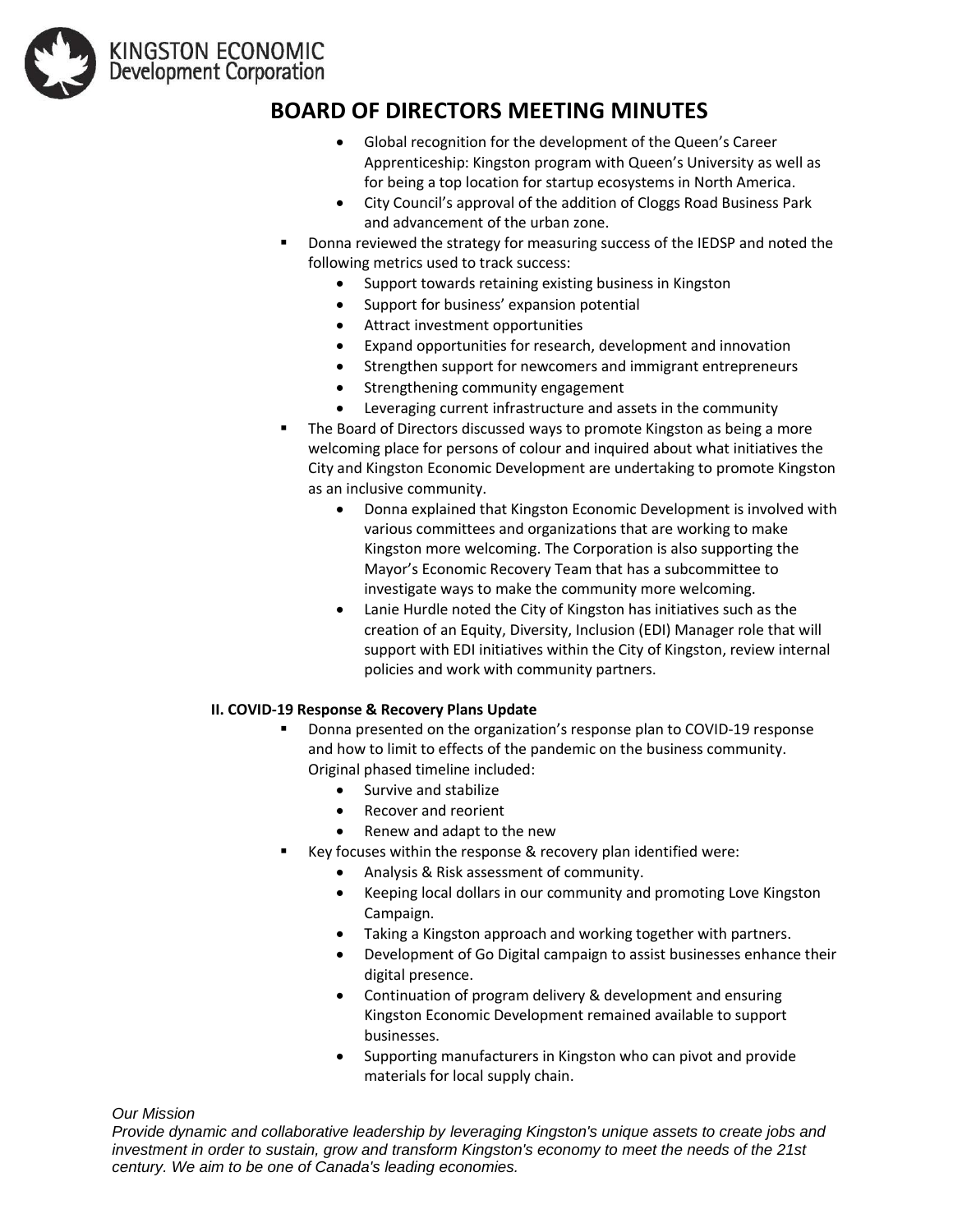

### **BOARD OF DIRECTORS MEETING MINUTES**

- Supporting workforce initiatives & skills retraining to help attract new talent in the area.
- Supporting the manufacturing sector workforce issues.
- The Board inquired about collaborative opportunities with the United States. Donna explained the Kingston-Syracuse Pathway initiative and the support programs being developed to attract workforce such as the Global Skill Referral Program.
- The Board discussed initiatives relating to the Kingston Economic Recovery Team (KERT) and additional funding programs that might be available for small businesses. Lanie noted the current focus for KERT is raising consumer confidence within the community so additional funding programs have not been discussed.

#### **III. 2021 Deliverables – Q4 Report to Council**

- Donna noted that Kingston Economic Development provides quarterly reports to council that outlines activities and initiatives the Corporation is undertaking to support the Service Level Agreement with the City of Kingston. Donna noted that a copy of the reports is available through the Digital Board Binder.
	- The Board inquired about items relating to the investment report. A further explanation would be provided during the in-camera session of the meeting.

#### **IV. 2022 Operating Plans – Team Presentation**

- Donna provided an overview of programs and initiatives created to support small business in Kingston and the area throughout the past five years. Donna noted the Corporations efforts to secure funding programs throughout the Pandemic.
- The Board of Directors inquired about funding programs and if future programs may be reduced as COVID-19 restrictions lighten. The Board also inquired about small business inquires and methods of tracking metrics.
- **EXECT** Shelley Hirstwood provided an overview of the Business Development portfolio and introduced the Investment & Business Development Team.
- Abdul Sustainable Manufacturing with core focus on subsectors:
	- Electric Vehicle/Battery Development
	- Low impact food processing
	- Advanced materials
	- Advanced processing equipment
	- Industrial machinery
	- Automation
	- Metallurgy & mining
	- Kingston has a high level of education specifically in engineering and we have a strategic location to compete nationally and globally. Successful programs facilitated in 2021.
- Ben McIlquham Health & Health Innovation with core focus on subsectors:
	- Life Sciences
	- Biosciences & Biotech
	- Research & Innovation
	- Health Sciences

#### *Our Mission*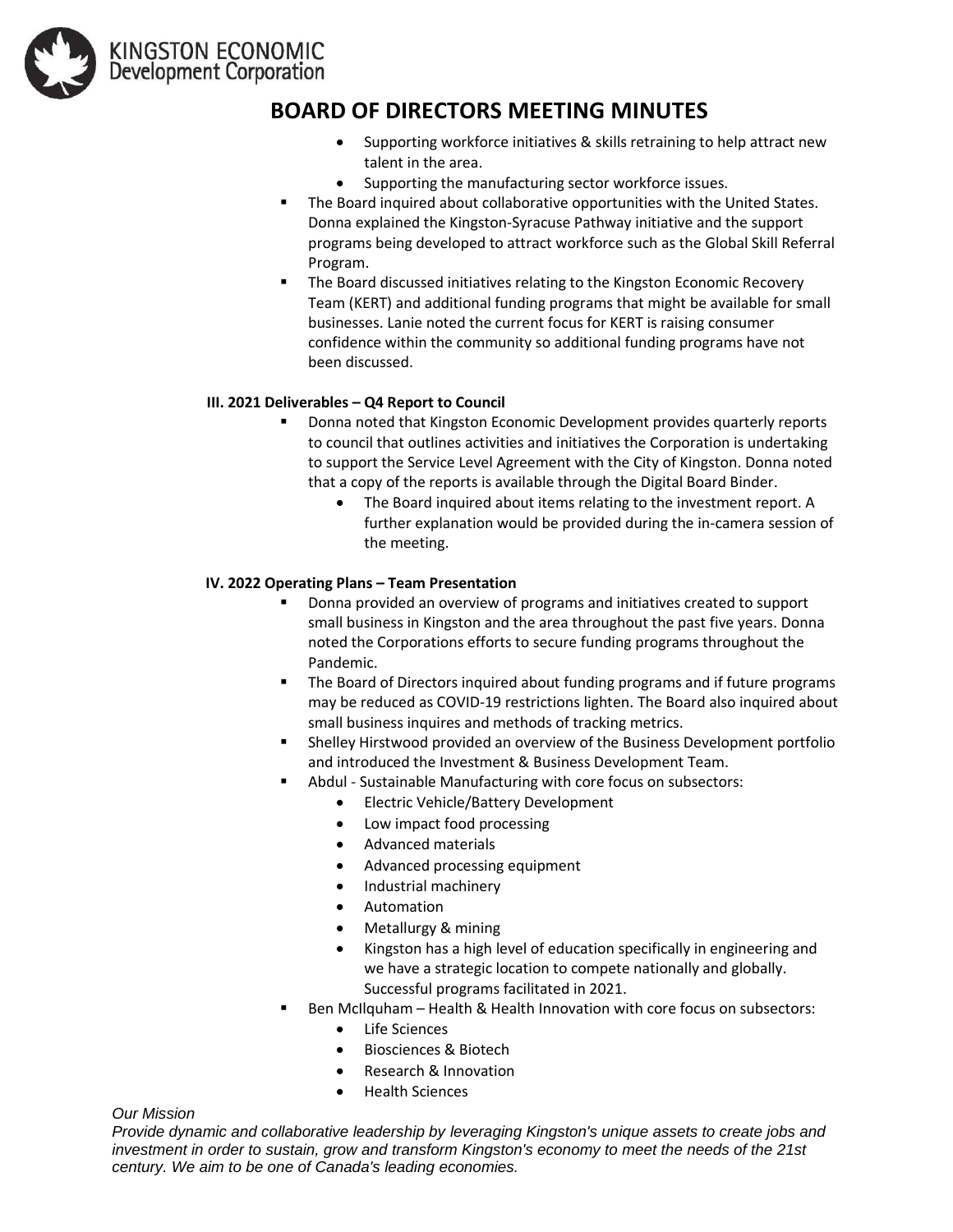

### **BOARD OF DIRECTORS MEETING MINUTES**

- Medical Devices & Equipment
- Health Data
- Medical Software
- Rob Tamblyn Small/Medium Enterprise & Business Retention with core focus on subsectors:
	- COVID-19 Response & Recovery
	- Small/Medium Enterprise initiatives and programs
	- Workforce initiatives
	- Food venture and Tourism Recovery Initiatives
	- Commercialization of food processing facilities
- Norman Musengimana Small Business & Startups with core focus on subsectors:
	- Facilitation of the Small Business Enterprise Centre programs.
	- Developing support services to underrepresented community members
	- Startup specific program that supports entrepreneurs
	- Development if international landing pads and Startup Visas
	- Improve access to investment capital for entrepreneurs

#### **8. New Business**

#### **I. Governance 101**

 $\circ$  The Board of Directors reviewed the governance presentation. Gillian Watters noted that Kingston Economic Development Board operates under a generative governance model and will be required to bring their respective skills and experience to support the Corporation.

#### **II. 2022 Committee Appointments**

#### **Finance & Audit Committee Members:**

- 1. Anne Vivian-Scott Treasurer
- 2. Councillor Gary Oosterhof
- 3. Councillor Jeff McLaren
- 4. Patrick Egbunonu
- 5. Peng Seng Cau
- 6. Shan Jhamandas
	- o **Motion to** "Accept the 2022 Finance & Audit Committee Membership;" Moved by Wanda Costen. Seconded by Councillor McLaren. Carried.

#### **Human Resources & Nominations Committee Members:**

- 1. Gillian Watters Board Chair
- 2. Yafan Huang Vice-Chair
- 3. Anne Vivian-Scott Treasurer
- 4. Cathy Wilson-Campbell Secretary
- 5. Councill Wayne Hill
	- o **Motion to** 'Accept the 2022 Human Resources & Nominations Committee Membership;" Moved by Peng Seng Cau. Seconded by Patrick Egbunonu. Carried.

*Our Mission*